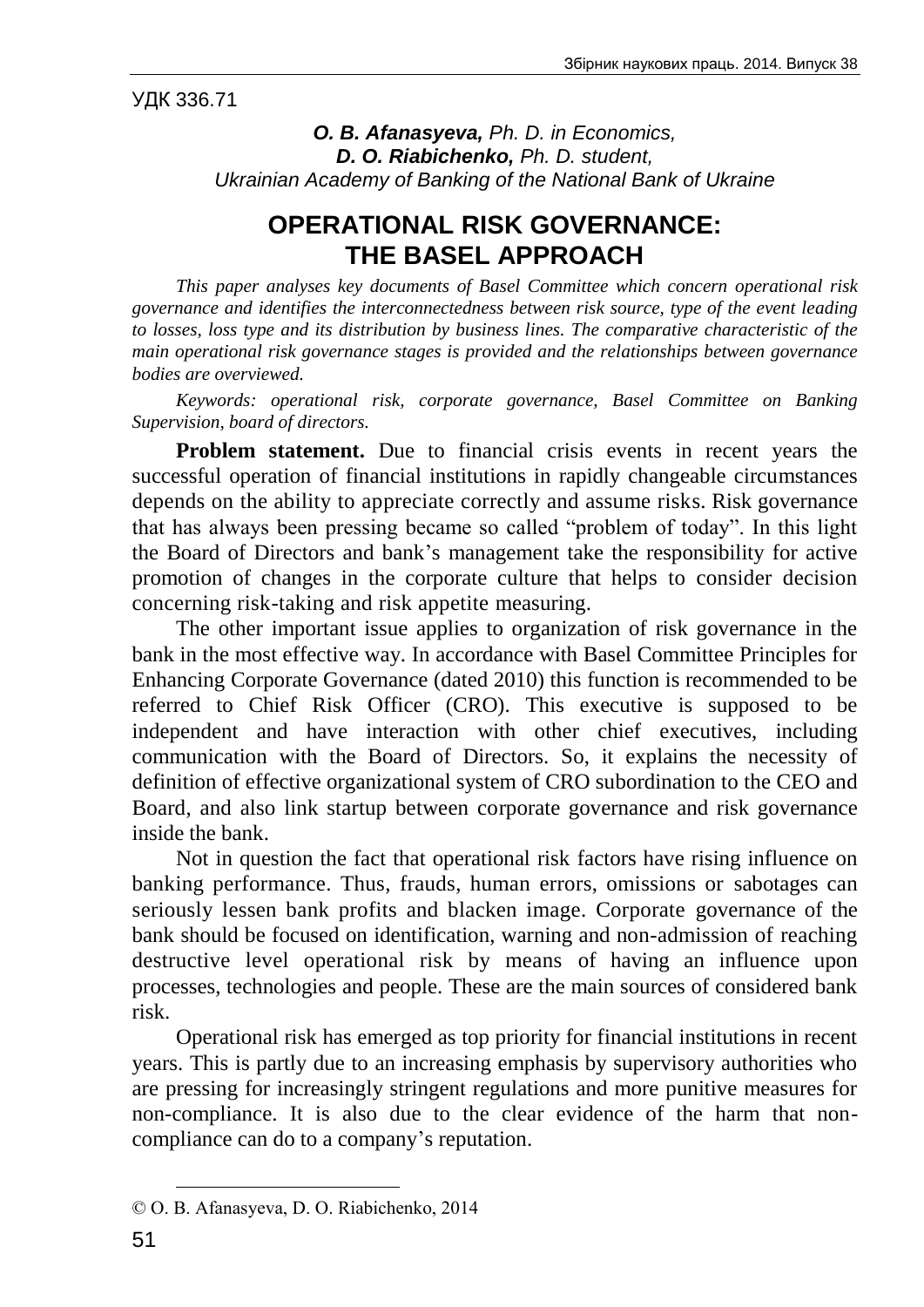As known "operational risk is as old as the banking industry itself", that's why we should answer the question "Why is it paid more attention to this risk recently?" First of all, this is due to qualitative changes in the banking sector: the development of a large number of banking products, the complexity of technological processes and introduction of sophisticated modern technical equipment. Moreover, the impact of globalization leads to increasing in the intensity of consolidation processes in banks, increasing of their activity, thus, operational risk increases disproportionately to rising of banks' active operations.

Basel II has raised discipline of managing the operational risk in banks. The new economic and financial conditions (including post-crisis rehabilitation) brought to revision of the existing regulatory standard. Its reflection, notably Basel III, proposes slightly other modified operation risk management. As the Basel recommendations are not obligatory, but advisable, bank may also implement its own model of conducting this type of risk as an integral part of effective corporate governance. The absence of unified approach to realization of operational risk management raises an important task to work it out according to principles of effective corporate governance and with a glance of Basel recommendations.

**Analysis of the latest publications.** Academics such as Julia Allen, Jim Cebula [1], Dennis I. Dickstein, Robert H. Flast [2], Claus Huber, Daniel Imfeld [4], James L. Jones [6], Stuart Robinson, John Rowland [15], David Tattam [17], Günther Thonabauer, Barbara Nösslinger [18], Benedikt Wahler [19] paid much attention to operational risk governance, but the issue of the interconnectedness between corporate governance and operational risk governance in context of Basel recommendations is out of focus in their researches.

**The main aim of the article** is to overview Basel documents which touch upon operational risk governance and identify the main steps of governance process in accordance with appropriate governance levels.

**Main results of the study.** Traditionally, risks-managers considered operational risk as a direction of secondary effort. It is connected with extensive character of a problem, subjectivity which, as a rule, is inherent in ways of management of operational risk and ways of its control, difficulties in search/consolidation of the data and qualitative character of decisions.

At the same time it is necessary to notice that operational risk value has considerably increased lately under the influence of financial markets globalization, development of IT in banks (enhancement of electronic calculations systems, remote customer service and interbank information communications).

Operational risk losses are unpredictable most of the time. Unfortunately, it happens too often that organizations are affected by substantial losses due to events they fail to foresee. These disastrous financial effects are usually caused by the lack of an effective management of operational risk within the corporation.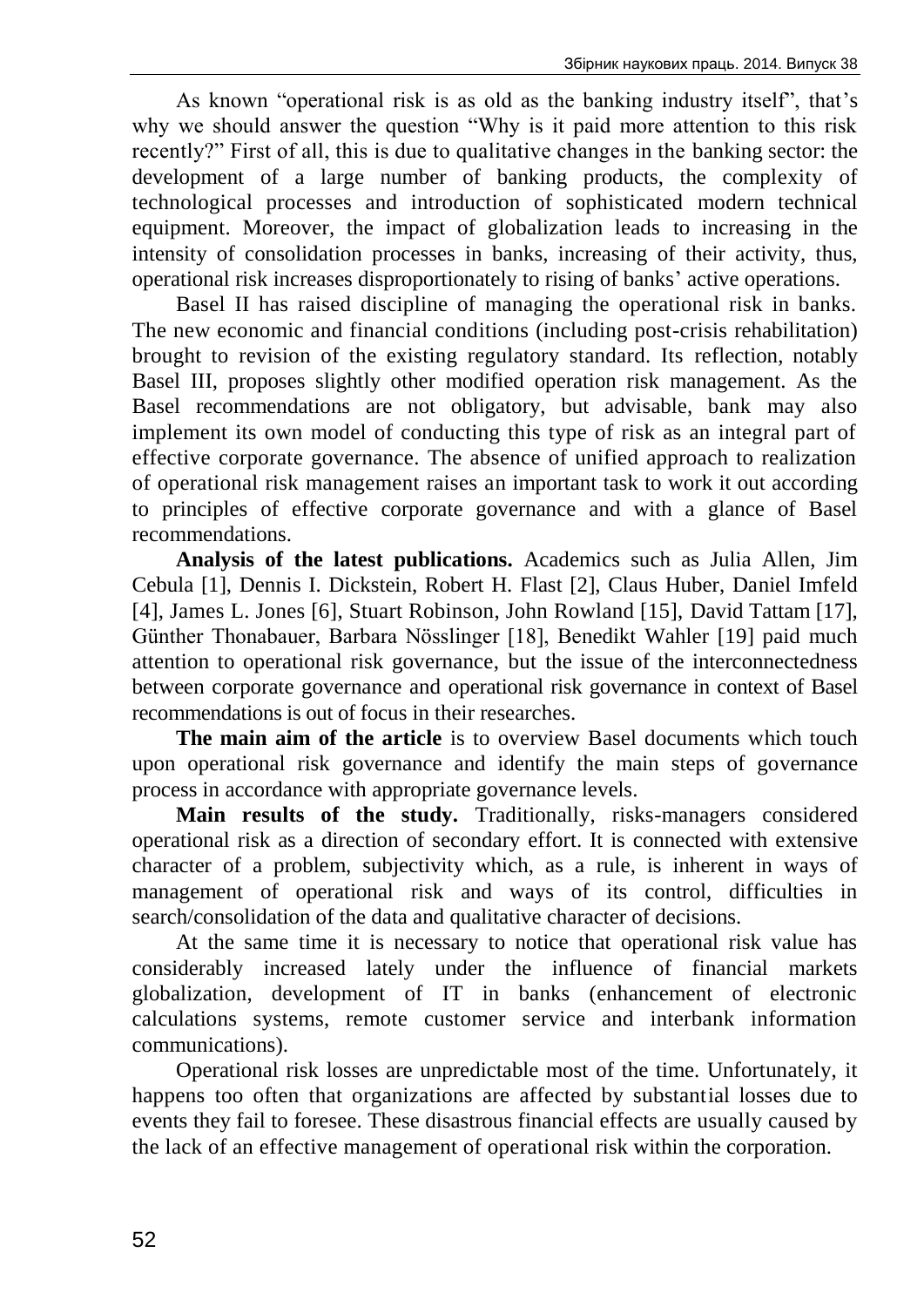The January 2012 issue of the Operational Risk & Regulation magazine mentions a list of the top ten loss events for financial services companies in 2011, based on information from SAS OpRisk Global Data (Table 1).

| <b>Position</b><br>in ranking  | Name of the financial<br>institution | Country     | Losses,<br>million USD | Cause                       |  |
|--------------------------------|--------------------------------------|-------------|------------------------|-----------------------------|--|
| 1<br><b>Busan Savings Bank</b> |                                      | South Korea | 4 290                  | Internal fraud              |  |
| 2                              | <b>UBS</b>                           | Switzerland | 2 3 0 0                | Unauthorized activity       |  |
| 3                              | <b>Ally Financial</b>                | USA         | 787                    | Improper business practices |  |
| 4                              | <b>Bank of America</b>               | USA         | 410                    | Own overdraft fee rules     |  |
| 5                              | 77 Bank                              | Japan       | 378                    | Tsunami                     |  |
| 6                              | Axa Rosenberg Group                  | USA         | 242                    | Computer coding error       |  |
| 7                              | <b>JP Morgan Securities</b>          | USA         | 228                    | Improper business practices |  |
| 8                              | Morgan Keegan                        | USA         | 201                    | Misleading investors        |  |
| 9                              | Securities America                   | <b>USA</b>  | 180                    | Advisory activities         |  |
| 10                             | China Construction Bank              | China       | 174                    | External fraud              |  |

|             |  |  | Table $1$ – The biggest operational risk losses for financial institutions in |  |  |  |
|-------------|--|--|-------------------------------------------------------------------------------|--|--|--|
| <b>2011</b> |  |  |                                                                               |  |  |  |

Operational risk value has considerably increased lately under the influence of financial markets globalization, development of IT in banks – enhancement of electronic calculations systems, remote customer service and interbank information communications. Operational risks became the reason of the loudest scandals in the financial world. Systematizing of such categories as a risk source, type of the event leading to losses, and loss type is presented in Figure 1.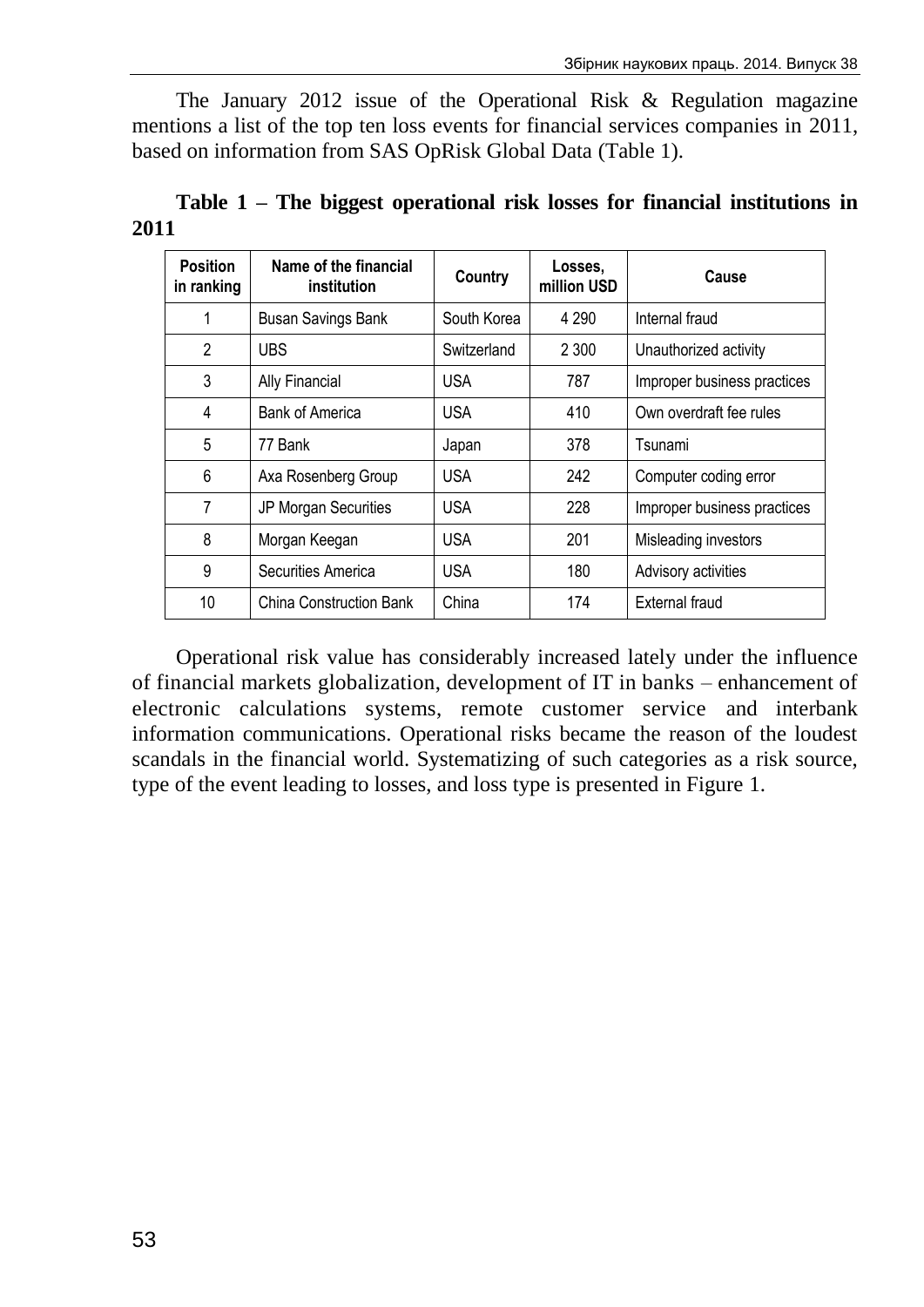

## **Figure 1 – Connection between sources of risk, types of events that leads to losses and types of losses**

According to Basel committee approach there are four major sources of risk: people, systems, processes and external factors. In case of "white stains" in operational risk management, interaction of this sources leads to generation of events which may cause increase of losses in case of their realization. Types of losses can be divided into measurable and non-measurable and should be reallocated to corresponding business lines.

The operational risk is closely connected with other risks; particularly it is capable to lead to large direct and indirect losses of bank with influence of market risk and credit risk (Table 2).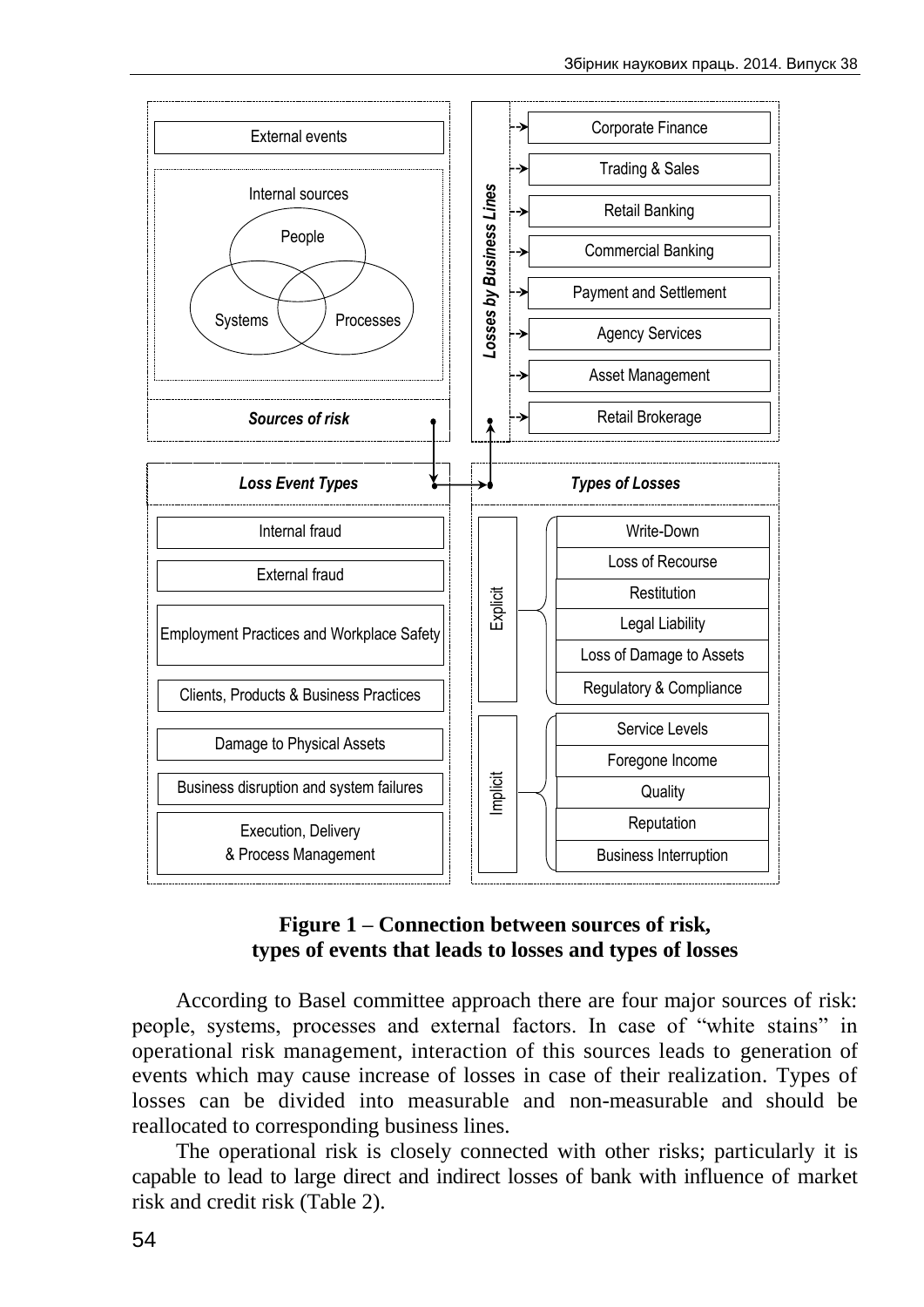| <b>Operational risk</b>      | <b>Market risk</b>                | <b>Credit risk</b>                                               |
|------------------------------|-----------------------------------|------------------------------------------------------------------|
| Incorrect data input         | Loss trade position               | Wrong credit value                                               |
| Incorrect market information | Incorrect current cost evaluation | Wrong reserve value, incorrect<br>evaluation of credit portfolio |
| Absence of limit control     | <b>Exceed of limits</b>           | <b>Exceed of limits</b>                                          |
| Incorrect confirmations      | Wrong hedging                     | Wrong credit or reserves values                                  |
| Absence of event control     | Missed event dates                | Missed payments                                                  |
| Report delay                 | "Blind" trade                     | Unauthorized credit issue                                        |

**Table 2 – Market, credit and operational risks connection [20]**

So, the operating risk management problem is more actual first of all because of existence of close connection between all of banks' risks. When constructing the organizational and functional structure it is necessary to consider integrated approach of risk-management system in bank.

Basel committee recommendations are a directing vector for financial institutions of the majority countries. As a result of the analysis, the basic supervisor documents concerning management of operational risk have been divided into 4 groups:

- corporate governance issues;
- general aspects and Basel I, II, III;
- regulation of the AMA;
- influence on the other aspects of banking activity.

Basel Committee on Banking Supervision throughout long time works over development of appropriate methods of corporate governance in banking sector. The first document has been published in 1999, and in 2006 it has been reviewed and republished in the form of Principles [3] which, in turn, are formulated on a basis and in development of the document of Organization for Economic Cooperation and Development in edition of 2004 [11].

In the Basel committee document (2006) key aspects of corporate governance had been formulated:

- the board of directors should actively participate in the statement of strategy of the credit organization;
- authority division must be set up and maintained clearly;
- policies of remuneration payment should correspond to long-term objectives of credit organization;
- adequate risk management in case of insufficient transparency of credit operations must be provided.

Since publication of these recommendations a number of cases of deviation from Principles of effective corporate governance had been revealed. Many of these cases were visually shown during financial crisis which has begun in 2007. It is necessary to admit inappropriate control on activities of executives from board of directors, inappropriate risk management, deliberate complication or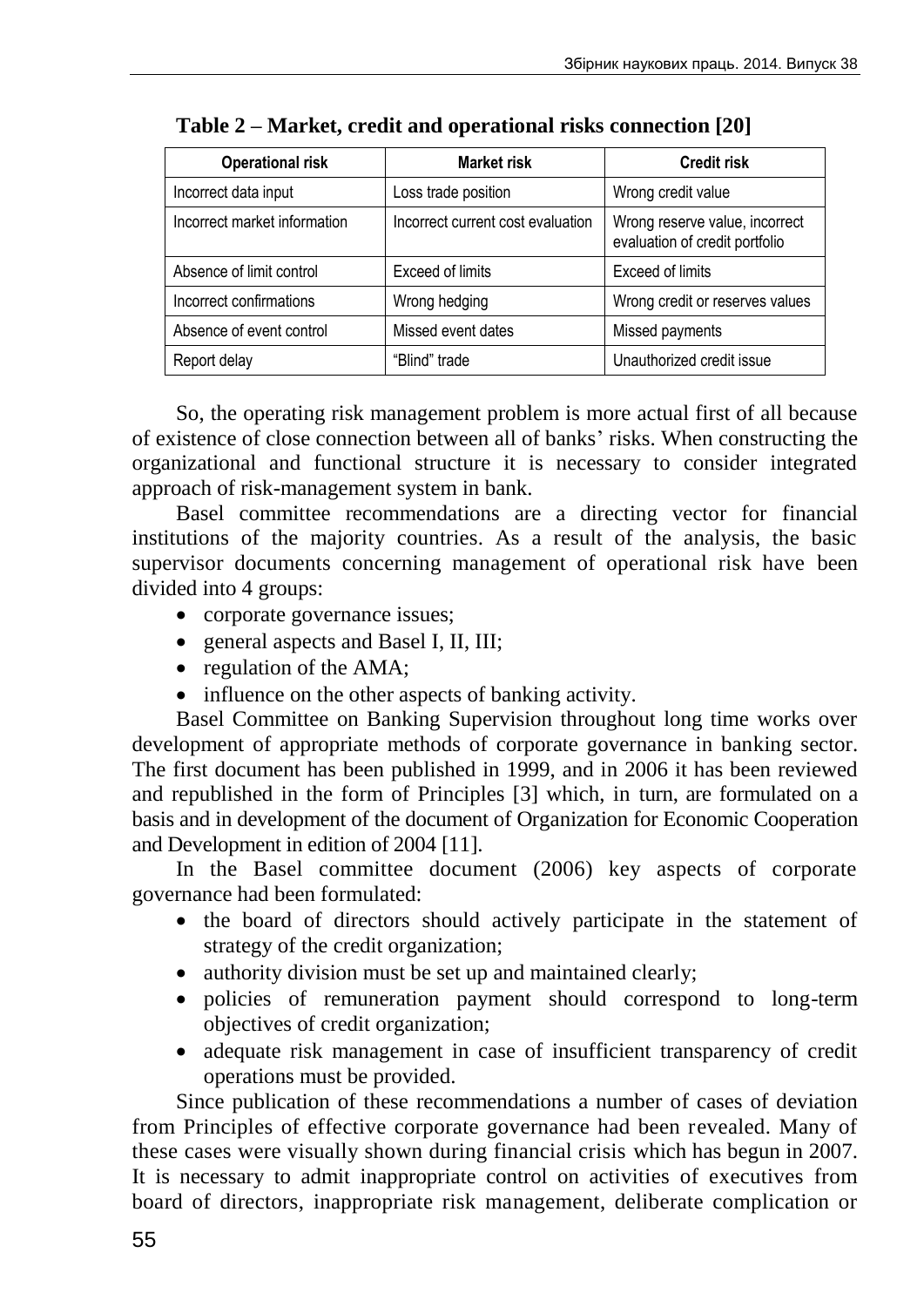hiding organizational structures of credit organizations and types of their activities. Taking this into account Basel committee took decision to publish new edition of Principles [9].

In the Basel I accord under the capital, published in July, 1988, the operational risk was not considered as one of major, and it was not used in capital sufficiency calculation. In July, 1989 the Basel committee issued the publication "Risks in computer and telecommunication systems" [14], admitting growth of banks risks in connection with rapid growth of their activities automation. "Operational risk" term has not been entered yet, but Basel allocates separate group of risks, such as: insufficient management of the information confidentiality; computer programs errors and data input errors; fraudulent actions with use of information systems of bank; failures of programs and the equipment and a business stop; inefficient development of the IT Infrastructure; risks of the data loss. The document published in 1998 "Risk Management for Electronic Banking and Electronic Money Activities" [13] has specified "the risks arising in connection with considerable lacks (defects) of reliability and integrity of information systems" and approaches to their management.

In September 1998 the Basel committee had been issued the special document "Operational Risk Management" [7], setting management principles by the operational risks determined "by contradiction" as risks, not being credit and market. The major document of operational risks management methodology was "Sound Practices for Management and Supervision of Operational Risk" [16] issued by Basel committee in February, 2003. Determination of operational risk has not been given yet, however, in the document it is accurately registered what sort of risks should be understood as operational – the examples of operational risk grouped in seven categories. Besides, ten recommended principles of reasonable management of operational risks of bank are reflected in the document.

Lately banks and supervisors have obtained additional knowledge and experience in operational risk control systems application. Besides, expansion of banks and supervisors experience of an appropriate business practice establishment were promoted by suffered losses data gathering, by studying of quantitative consequences, and also a number of the analyst researches devoted to problems of management, data gathering and modeling of operational risk measurement methods.

Considering these changes, the Committee has made the decision on necessity of the document of 2003 adjustment taking into account enhancement of appropriate operational risk management practice applied now in banks. The current version entitled "Principles for the Sound Management of Operational Risk" [10] contains an appraisal of appropriate practice and the detailed description of eleven principles of operational risk appropriate management which are divided into groups: Fundamental principles of operational risk management (2), Governance (The Board of Directors (2), Senior Management (1)), Risk Management Environment (Identification and Assessment (2),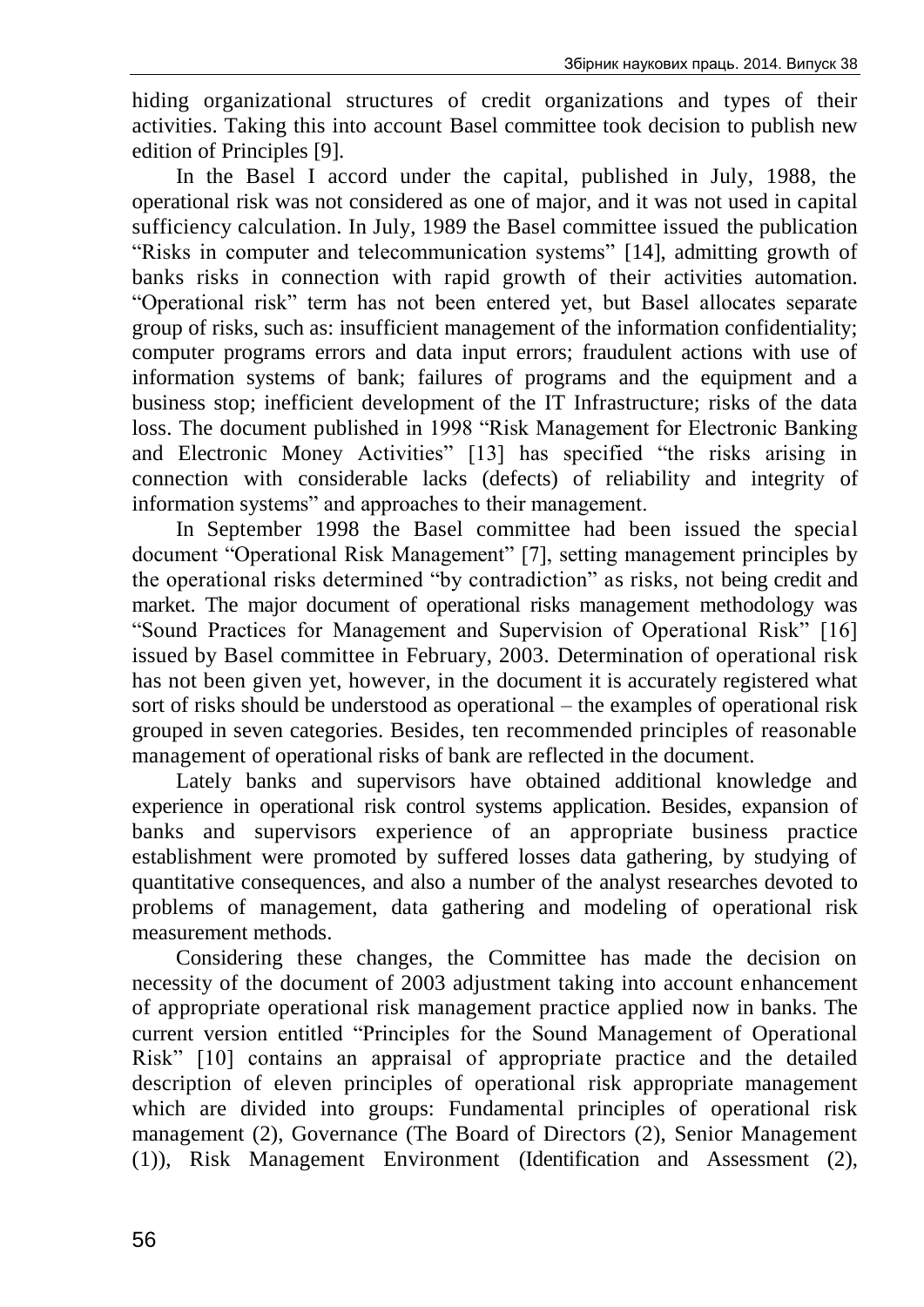Monitoring and Reporting (1), Control and Mitigation (1), Business Resiliency and Continuity (1)), Role of Disclosure (1).

The document "Operational risk transfer across financial sectors" [8] issued in August 2003 puts on practical aspects of management and includes such basic elements as definition of the term, events that lead to losses (Internal fraud, External fraud, Employment practices and workplace safety, Clients, products and business practices, Damage to physical assets, Business disruption and system failures, Execution, delivery and process management). It can be stated that recommendations from this document have been included to Basel II soon. The Accord defines operational risk as "the risk of loss resulting from inadequate or failed internal processes, people and systems or from external events" [5]. Basel II gives special place to operational risks because they position the  $2<sup>nd</sup>$  place by the amount of losses in the activity of European banks between credit  $(1<sup>st</sup>$  place) and market  $(3<sup>rd</sup>$  place) risks. Considering this, the document reasonably recommends to deal operational risk as an individual risk category that should be maintained by the definite amount of bank equity capital called "economic capital for operational risk". The document includes recommendations concerning methods of capital assessment for operational risk (BIA, TSA (ASA), AMA) and appropriate criteria for these methods.

One must admit that Basel III (December 2010) did not introduce innovations into operational risk management: banks are still recommended to be guided by prior approach.

The most absolute method in this context is AMA. Its application gives to banks definite level of latitude and flexibility, but at the time with the aim of trespasses or abuses non-admission Basel Committee has issued a number of significant papers regulating the AMA implementation.

The last group of Basel Committee documents in the area of operational risk is related to its impact on the other spheres of banking activity: FX transactions ("Supervisory Guidance for Managing Settlement Risk in Foreign Exchange Transactions" (September 2000), updated consultative version was published in August 2012 – "Supervisory guidance for managing risks associated with the settlement of foreign exchange transactions"), outsourcing ("Outsourcing in Financial Services" (February 2005)), business continuity ("High-level principles for business continuity" (August 2006)).

This group of documents is not aimed at direct control of operational risk, but contains implicit recommendations to its governance. The fact of existence of this type of papers confirms the hypothesis that bank risks don't appear singly and are inseparably linked both between each other, and with other aspects of banking activity. That is why, the complex approach to bank risks governance is the only effective way out.

Mechanism of operational risk governance is a set of stages and procedures implemented sequentially to reach defined aims. Although the list of stages differ among different approaches (Table 3), it must be admitted that differences are evoked by tasks of scientific investigation, but the essence is common.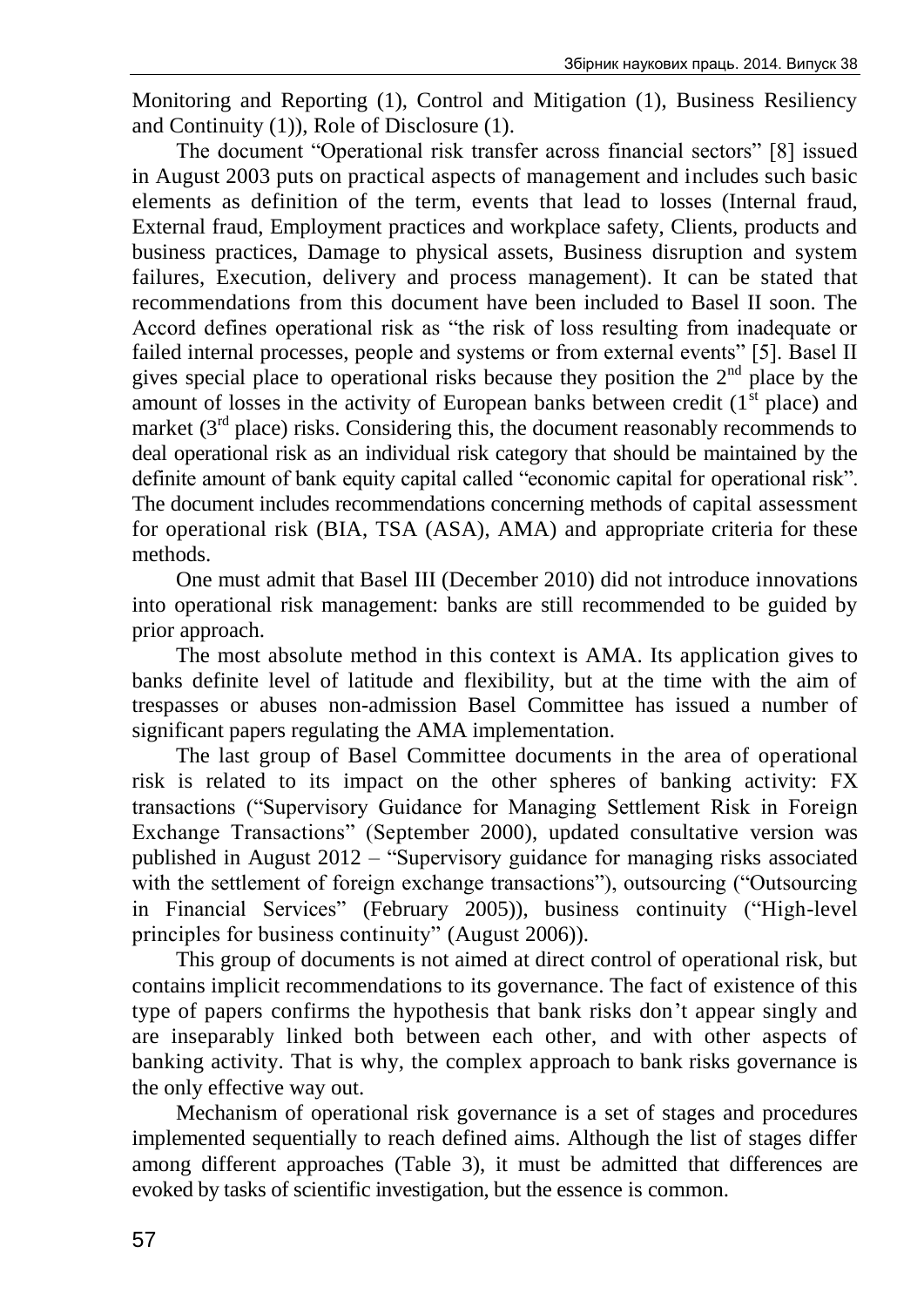| Author                                    | <b>Main steps</b>                                                                                                                           |  |  |  |
|-------------------------------------------|---------------------------------------------------------------------------------------------------------------------------------------------|--|--|--|
| <b>Benedikt Wahler</b>                    | Identification; Assessment; Risk control measures selection;<br>Risk control measures implementation; Monitoring and reviewing              |  |  |  |
| Stuart Robinson,<br>John Rowland          | Risk identification; Self-assessment by operational management;<br>Scenario development; Senior management review; workshop; Board review   |  |  |  |
| Günther Thonabauer,<br>Barbara Nösslinger | Identification; Assessment; Treatment; Monitoring                                                                                           |  |  |  |
| Claus Huber,<br>Daniel Imfeld             | Risk inventory; Reassessment measurement; Update of Control Inventory;<br>Risk Mitigation; Controlling; Reporting                           |  |  |  |
| Julia Allen,<br>Jim Cebula                | Risk Planning; Risk Identification; Risk Analysis; Risk Response;<br><b>Risk Monitoring and Control</b>                                     |  |  |  |
| Dennis I. Dickstein,<br>Robert H. Flast   | Determine potential risk; Monitor risk; Manage risk; Set and update<br>the risk environment                                                 |  |  |  |
| David Tattam                              | Establish the context; Identify risks; Analyse risks; Evaluate risks;<br>Monitor and review; Record the risk management process             |  |  |  |
| James L. Jones                            | Identify hazards; Assess hazards to determine risk; Develop controls<br>and make risk decisions; Implement controls; Supervise and evaluate |  |  |  |

## **Table 3 – Comparison of approaches to the basic steps of the operational risk governance mechanism**

This research is based on Basel Committee approach that is represented mainly in Principles for the Sound Management of Operational Risk (2011). The main stages of operational risk governance according to this paper are identification, assessment, monitoring, and control/mitigation.

Comprehensive risk governance system helps shareholders to be aware of the situation in the bank and to trust the Board. Let's have a survey on the main risk governing bodies and their duties that differ across banks, but may have similar structure (Figure 2).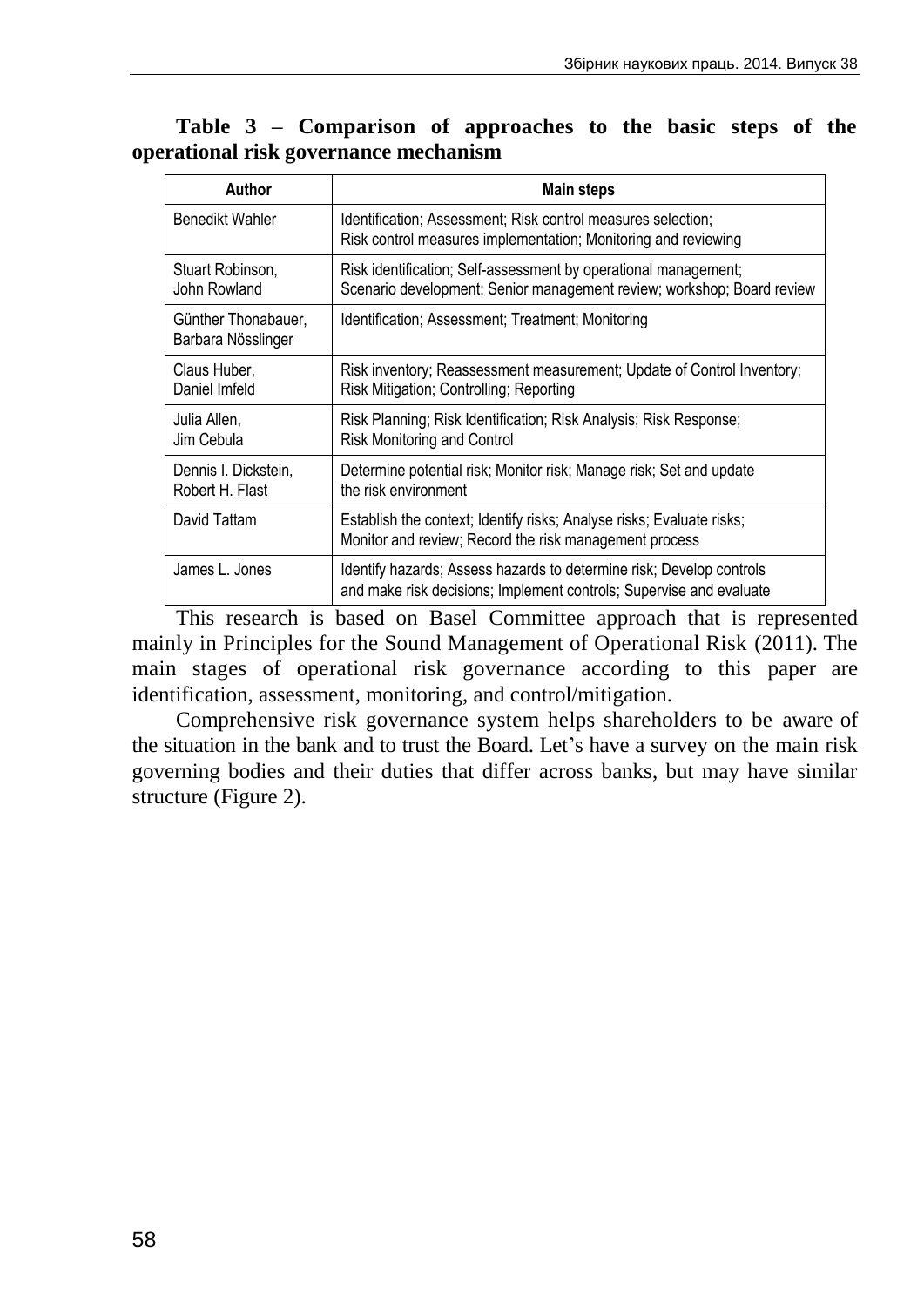

**Figure 2 – Governance bodies' subordination**

Risk governance system is aimed to ensure proper management of operational risk together with flexibility and steadiness on its every level.

At the first line of defence the highest body is Board of Directors that provides risk oversight, adopts bank risk management strategy, defines the acceptable (secure) risk level, risk appetite by assessing the bank's risk and riskbearing capacity and assesses risk management efficiency. This is the primary level of risk governance in banking organization.

Board of Directors approves internal statutes that regulate basic principles of risk governance, in particular operational risk; provides organizational structure implementation that fits the main principles of operational risk governance; controls the completeness and periodicity of internal control of operational risk managing of individual departments and the whole bank; controls the completeness and periodicity of reports concerning operational risk estimation; assesses the effectiveness of operational risk governance.

Board of Directors establishes the committees that are responsible for definite missions. According to Basel recommendations in context of risk governance the important task is to provide operation of Risk Management Committee which is formed by Board members. Researches of leading banks held in 35 largest organizations [12] evidence that in half of respondent banks there is an overall Risk Committee. The others have Risk Committee for specific risk only (34 %) or have just Audit Committee (16 %). Committee dedicated to risk governance at the Board level empowers to cover the whole image to the Board which, in turn, contributes to reducing decision-making time.

The other point about Risk Committee is independency of its members. Directors' independency implies meeting requirements of New York Stock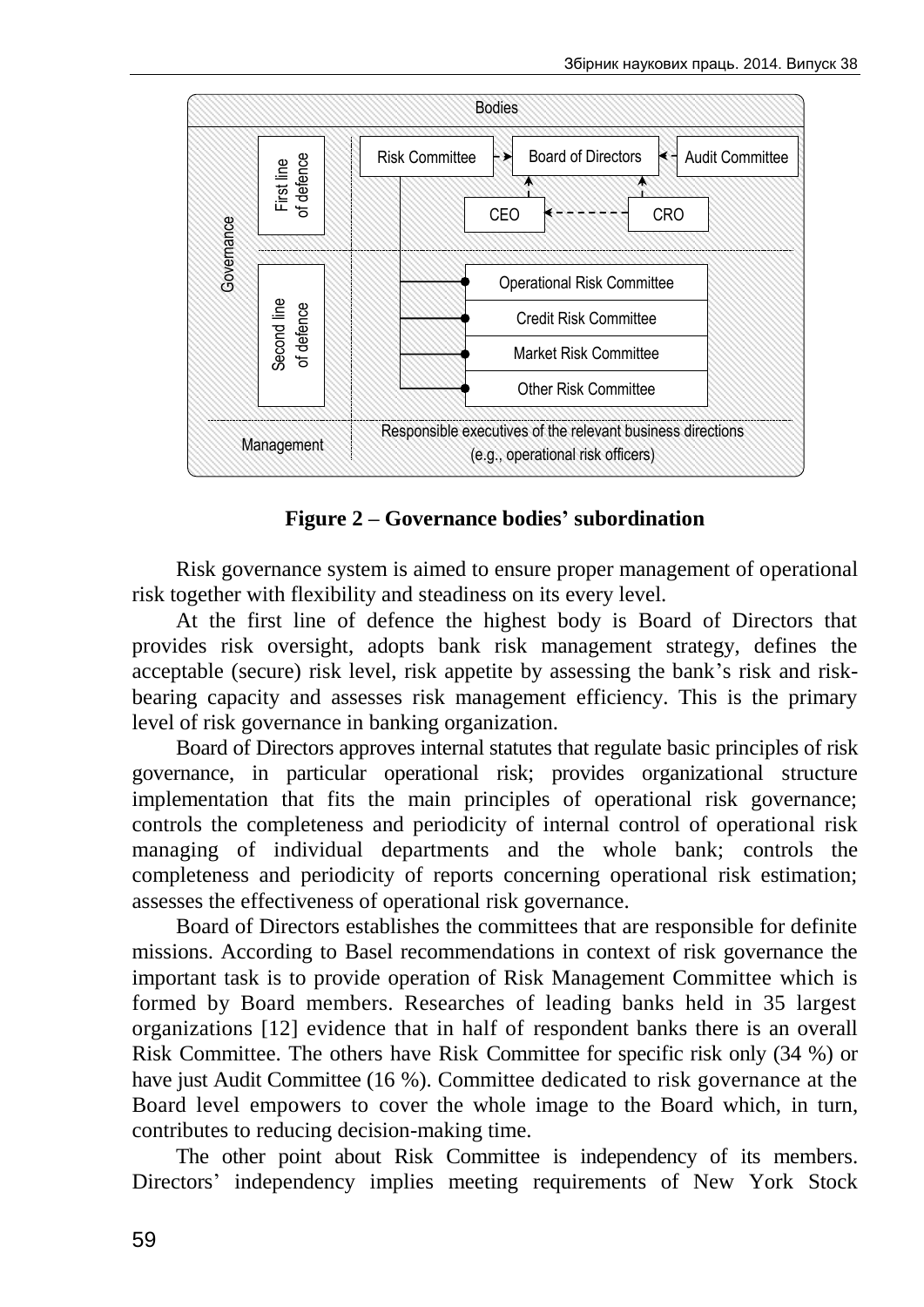Exchange Listed Company Manual or other applicable law and includes absence of management or financial responsibility, absence of any privileges concerning deposit, loan, investment or other activity within the bank or its subsidiaries.

Risk Committee is responsible for reviewing bank risk governance strategies and procedures, and providing suggestions to the Board of Directors; reviewing the bank's major operational risk activities; monitoring the implementation of the bank's risk governance strategies and procedures; regularly assessing the duty performance of risk management and internal control by the senior management and departments of the bank, including regularly hearing their reports and requesting improvements; monitoring compliance with operational risk-related regulatory requirements.

In a number of financial institutes in a structure of Board of Directors there is Audit Committee responsible also for risk oversight. It substitutes Risk Committee in governance of financial risks, so the point is that it is also important for providing effectiveness of banking activity to account and supervise all types of risks, but not only financial. That explains the actuality of Risk Committees in the Board.

Chief Risk Officer (CRO) stands for senior executive with the primary responsibility – risk governance and elaboration of risk management strategy. CRO regularly presents the report to the Board of Directors that sums up the problems and perspectives concerning risk dealing. CRO carries out operational risk oversight activities (which cooperate closely with other risks supervision) to maintain a strict risk control and to help ensure that risk capital is enforced wisely.

The analysis of the main trends of improving CRO activity especially after global financial crisis allows us to define the following requirements for enhancement of risk framework within banking institutions:

1. Reporting of the CRO to CEO and directly to the Board. Figure 3 presents the most common ways of CRO subordination. According to investigations banks perform significantly better in the financial crisis.



# **Figure 3 – Models of CRO subordination amongst largest banks [12]**

- 2. The fulfillment of previous issue enables the access of the CRO to the Board of Directors. This factor promotes decision-making process, shortens time for important tasks implementation in crisis periods.
- 3. CRO should have specific set of skills that includes sufficient experience and qualifications, banking market and product knowledge, mastery of risk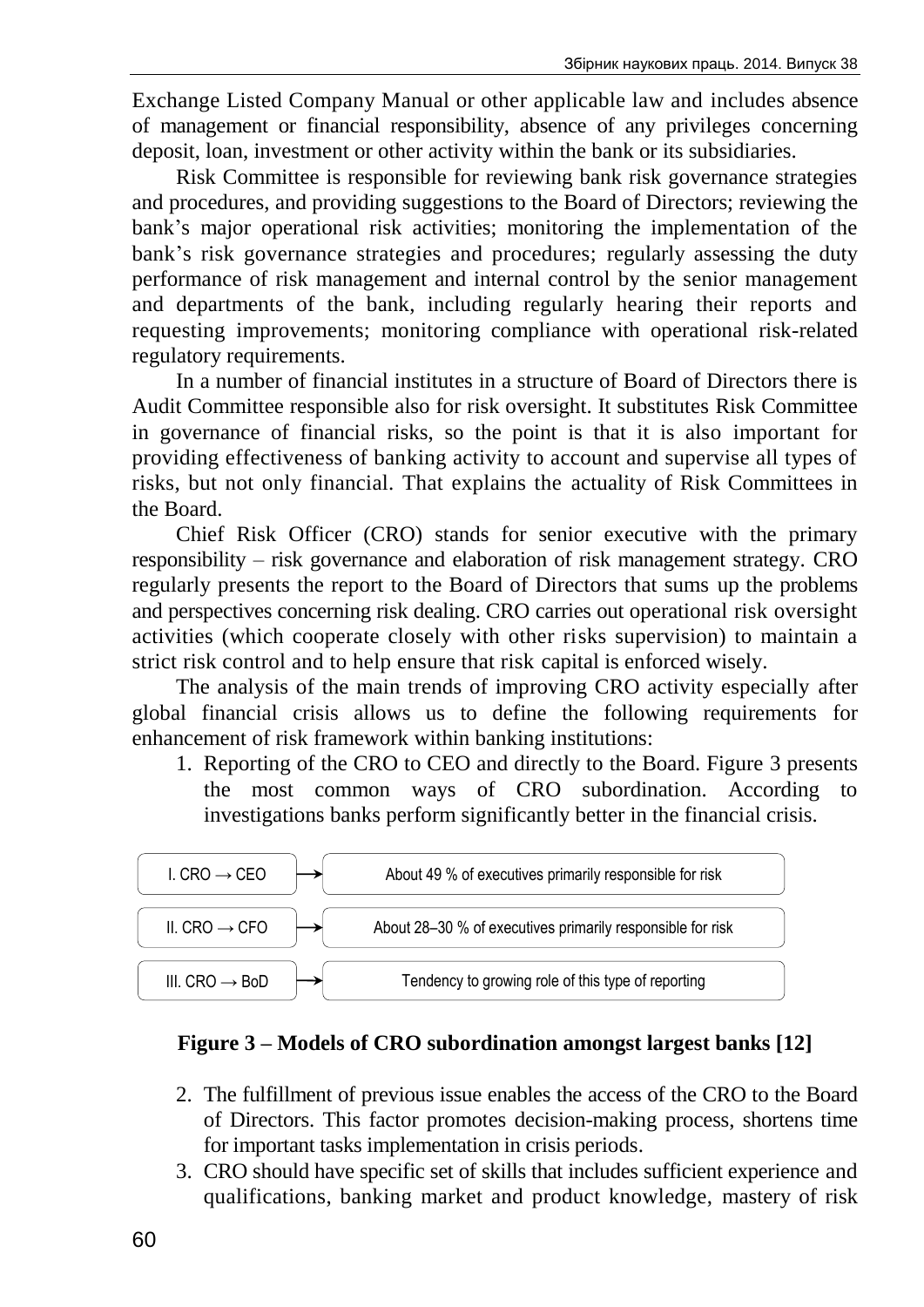disciplines, broad financial expertise, and also personal professional qualities: strategic thinking, credibility, eye for details, etc.

To summarize the collaboration of CRO and Board of Directors (BoD) in context of risk governance one must admit that the task of CRO is to implement risk management program, and BoD oversees the effectiveness of this procedure.

The second line of defense assumes implementation of committees for managing the specific type of risk. It is reasonable to establish Operational Risk Committee, Credit Risk Committee, Market Risk Committee, etc. They report to CRO on regular basis that enables him to make decision, to get an overall image and to inform the Board concerning significant changes in risk governance framework. It is important especially in context of operational risks, because they often may not be connected to market changes and induced by defects or technological failures, so time becomes critical factor. The lower level could be represented by Operational risk officers or equivalent.

**Conclusions.** Fundamentally, the global crisis was a failure of risk management, or rather a failure to apply risk management at all levels, to understand properly the risks being run and to have a risk governance process in place in which risk management was key and was an accepted challenge to executives' decisions. And as so much of risk management is about instilling proper risk behaviors and disciplines, risk management failure, the fundamental cause of the crisis, is mainly about people risk, which lies at the heart of operational risk.

Because operational risk management is evolving and the business environment is constantly changing, management should ensure that the policies, processes and systems remain sufficiently robust. Improvements in operational risk management depend on the degree to which operational risk managers' concerns are considered and on the willingness of senior management to act promptly and appropriately on their warnings.

### *References*

- 1. Allen J. Risk and Resilience: Considerations for Information Security Risk As-sessment and Management / J. Allen, J. Cebula. – Washington : CERT, 2008. – 110 p.
- 2. Dickstein D. I. No Excuses: A Business Process Approach to Managing Operational Risk / D. I. Dickstein, R. H. Flast. – Washington : Wiley, 2009. – 308 p.
- 3. Enhancing Corporate Governance for Banking Organisations [Electronic resource] // Basel Committee on Banking Supervision. – 2006. – Access mode : http://www.bis.org/ publ/bcbs122.htm.
- 4. Huber C. Operational Risk Management in Practice: Implementation, Success Fac-tors and Pitfalls / C. Huber, D. Imfeld // Risk and Finance.  $-2012$ .  $-$  No 34.  $-56-71$ .
- 5. International Convergence on Capital Measurement and Capital Standards : a Comprehensive Version [Electronic resource] // Basel Committee on Banking Supervision. – 2006. – Access mode : www.bis.org/publ/bcbs128.htm.
- 6. Jones L. J. Operational Risk Management / L. J. Jones. Washington : Marine Corps, 2002. 41 p.
- 7. Operational Risk Management [Electronic resource] // Basel Committee on Banking Supervision.  $-1998. -$  Access mode : www.bis.org/publ/bcbs42.htm.